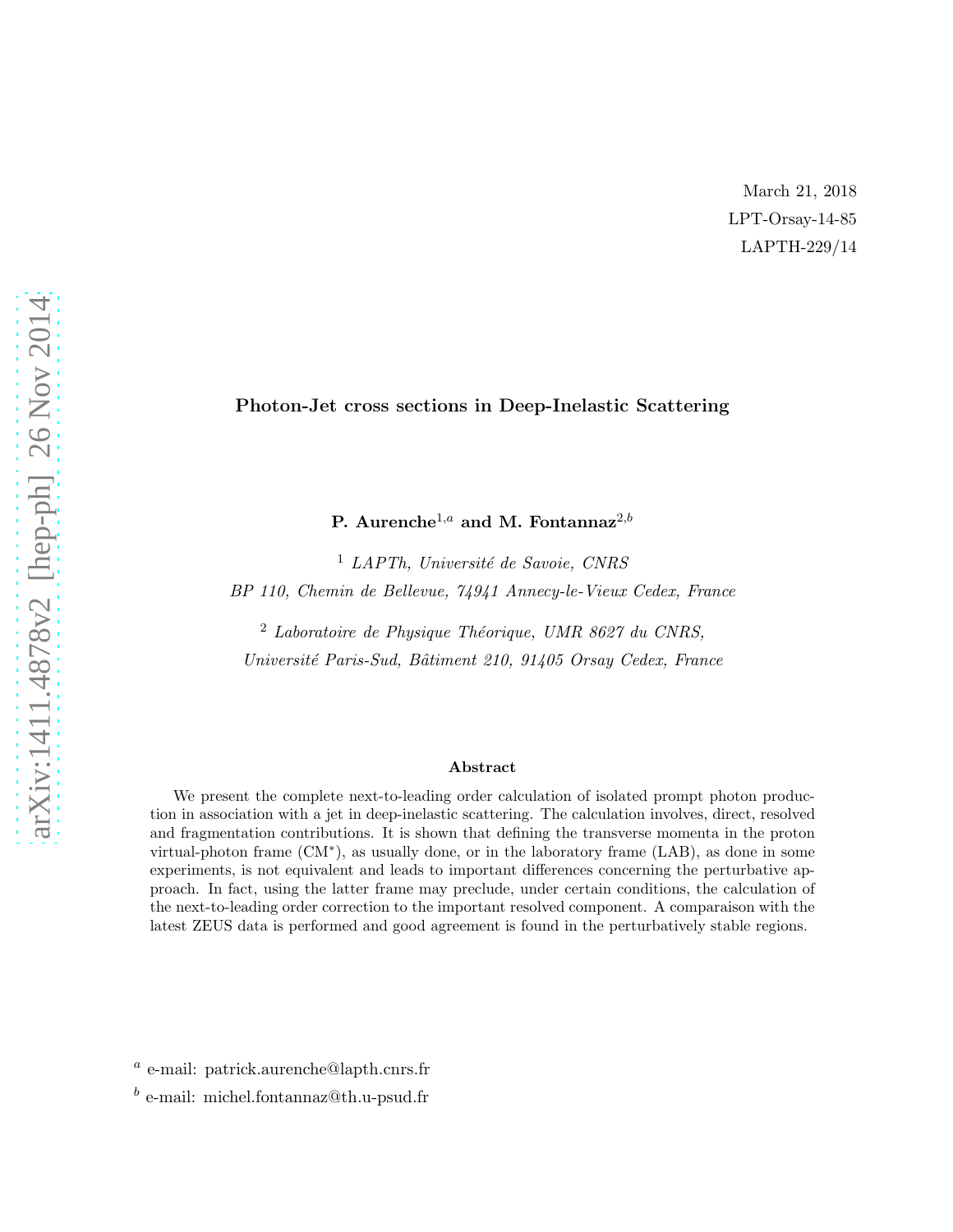# 1 Introduction

Large transverse momentum phenomena in deep inelastic scattering reactions have been extensively studied by the H1 and ZEUS collaborations at HERA. Large- $p_{\perp}$  particle and jet spectra have been measured and compared to next-to-leading order (NLO) QCD calculations. Large- $p_{\perp}$  photons have also been observed, in an inclusive way  $[1, 2]$  or in correlation with a hadronic jet  $[1, 3]$ . This latter reaction has been the subject of theoretical studies some ten years ago [4, 5]. The recent data from ZEUS [3] lead us to extend these studies and to compare the complete NLO QCD results with the  $\gamma$ -jet cross sections.

In principle, prompt photon production in deep-inelastic scattering (DIS) is a very simple process : it goes via the Compton scattering of a virtual photon on a quark:  $\gamma^* + q \to \gamma + q$  and requires only the knowledge of the distribution function of a quark in the proton. Including higher-order (HO) corrections considerably complicates the picture and new objects have to be introduced. For example, in the scattering  $\gamma^* + g \to q + \bar{q} + \gamma$ , the  $q\bar{q}$  pair may be produced quasi-collinearly to the virtual photon, one of the parton in the pair being then scattered at large  $p_{\perp}$ : this configuration generates the virtual photon structure function (resolved photon) at lowest order associated to a large logarithm. It is then necessary to resum such large logarithms and introduce the all order photon structure function. Furthermore, in the above process or in  $\gamma^* + q \to q + g + \gamma$ , the final photon may be produced collinearly to a final state quark or antiquark (bremsstrahlung) leading to a large logarithmic enhancement, thus generating the photon fragmentation fonction. Thus one is lead to distinguish four types of processes, all contributing already at leading order (LO): the direct-direct (d-d) one where both the virtual photon and the final real photon couple directly to the hard sub-process; the resolved-direct (r-d) where the virtual photon couples to the hard subprocess through its hadronic (perturbative or non perturbative) components; the direct-fragmented (d-f) and the resolved-fragmented (r-f) ones where the final photon appears as a fragment of a jet unlike in the previous two cases where it is isolated. At HERA, all four processes corresponding to four topologies have essentially the same order of magnitude [6]. However when dealing with isolated photon, the isolation criteria necessary to suppress the background from  $\pi^0 \to \gamma \gamma$ , considerably reduces the fragmentation components d-f and r-f.

The above discussion on the four topologies is valid as long as we can define a virtual photon structure function resumming all the large logarithms  $\ln\left(\frac{p_\perp^2+Q^2}{Q^2}\right)$  $\overline{Q^2}$  $\overline{ }$ [7] where  $p_{\perp}$  is a characteristic transverse momentum of the reaction (for instance that of the observed photon in the proton virtual-photon center-of-mass frame) and  $Q^2$  the initial photon virtuality. These terms appear in the calculation of HO corrections to the Born direct cross sections. If  $p_{\perp}$  is not large enough  $(p_{\perp}^2 \leq Q^2)$  it is of course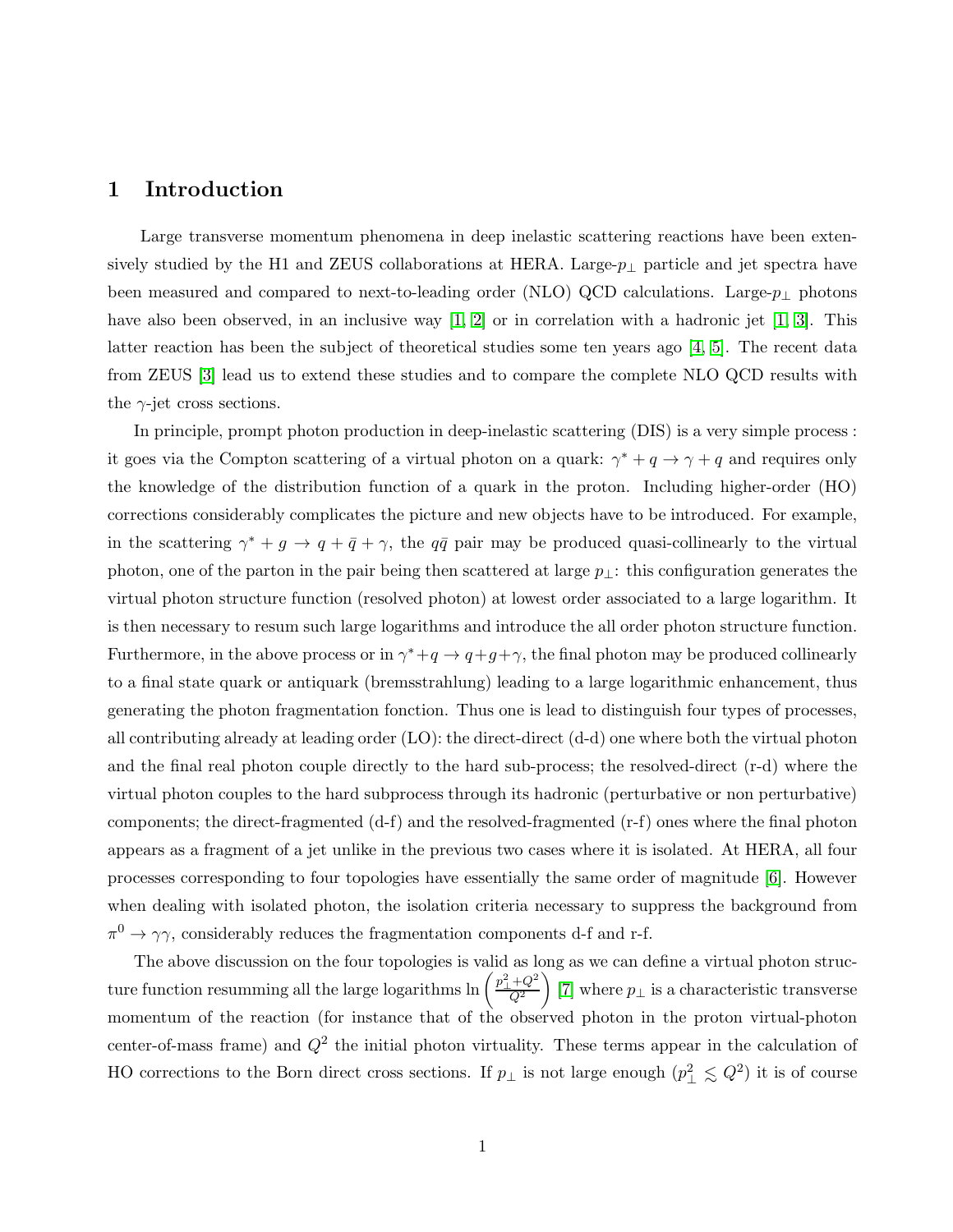not useful to subtract these logarithms from the direct HO corrections in order to resum them in the virtual photon structure function. On the other hand for  $p_{\perp}^2 \gg Q^2$  this approach is useful: indeed in this case the resolved cross sections have the same structure as a hadronic cross section involving two parton distributions convoluted with hard subprocesses. HO corrections are known, they are large and can be easily implemented.

The natural frame to observe large- $p_{\perp}$  phenomena and to calculate the corresponding NLO cross section in deep-inelastic scattering (DIS) is the proton virtual-photon center-of-mass system (hadronic frame or CM<sup>\*</sup>). The large  $p_{\perp}^*$  of the final photon provides the scale which can be compared with the photon virtuality; a large ratio  $p_{\perp}^{*2}/Q^2$  defines the kinematical range in which the photon structure function formalism is useful. Such an approach, but without the introduction of the virtual photon structure function, can be found in [4]. It contains detailed studies on the jet algorithms and the scale choice dependence of the cross sections.

As the kinematical conditions are often specified in the laboratory frame and as a large- $p_{\perp}$  in the laboratory does not necessarily implies a large  $p_{\perp}^*$  in the CM<sup>\*</sup>, a lower limit  $p_{\perp}^* > E_{\perp cut}^*$  can also be imposed by the experiments. This condition will preserve the validity of a perturbative calculation and the possibility to define a virtual photon structure function. The production of jets and of forward  $\pi^0$  has been measured with this convention by H1 [\[8,](#page-18-1) [9\]](#page-18-2) and ZEUS [\[10\]](#page-18-3). On the other hand, several experiments have also used the laboratory frame (LAB frame) to present their results [\[1,](#page-18-0) 2, 3] without imposing the requirement  $p^*_{\perp} > E^*_{\perp cut}$ . As we shall see, the approach involving the definition of the resolved cross section is not always under control, and we have to content ourselves with the calculations of unsubtracted direct contribution. Thus we loose the possibility to supplement them with HO corrections.

In this paper we consider DIS reactions in which an isolated photon and a jet are observed in the final state, extending the approach used in the inclusive case [6] with only a photon observed in the final state. We discuss both cases, when the transverse momenta are defined in the CM<sup>∗</sup> or in the LAB frames. This study is triggered by recent detailed ZEUS results [3]. Unfortunately no  $p_{\perp}^{*}$ constraint has been introduced by this collaboration, thus forbidding, in some kinematical domains, direct comparisons with complete NLO predictions.

The comparison with inclusive isolated cross section done in our previous paper was favored by the H1 kinematics [\[1\]](#page-18-0) having a large domain where the condition  $p_{\perp}^{*2} > E_{\perp cut}^{*2}$  with  $p_{\perp}^{*2}/Q^2 \gtrsim 1$  was verified. The situation is less favorable with the ZEUS kinematics having a larger range in  $Q^2$ . The observation of a photon and a jet in the laboratory does not necessarily imply a large invariant mass squared  $s_{\gamma j}$  of this system (when the photon and the jet are almost parallel). Therefore the addition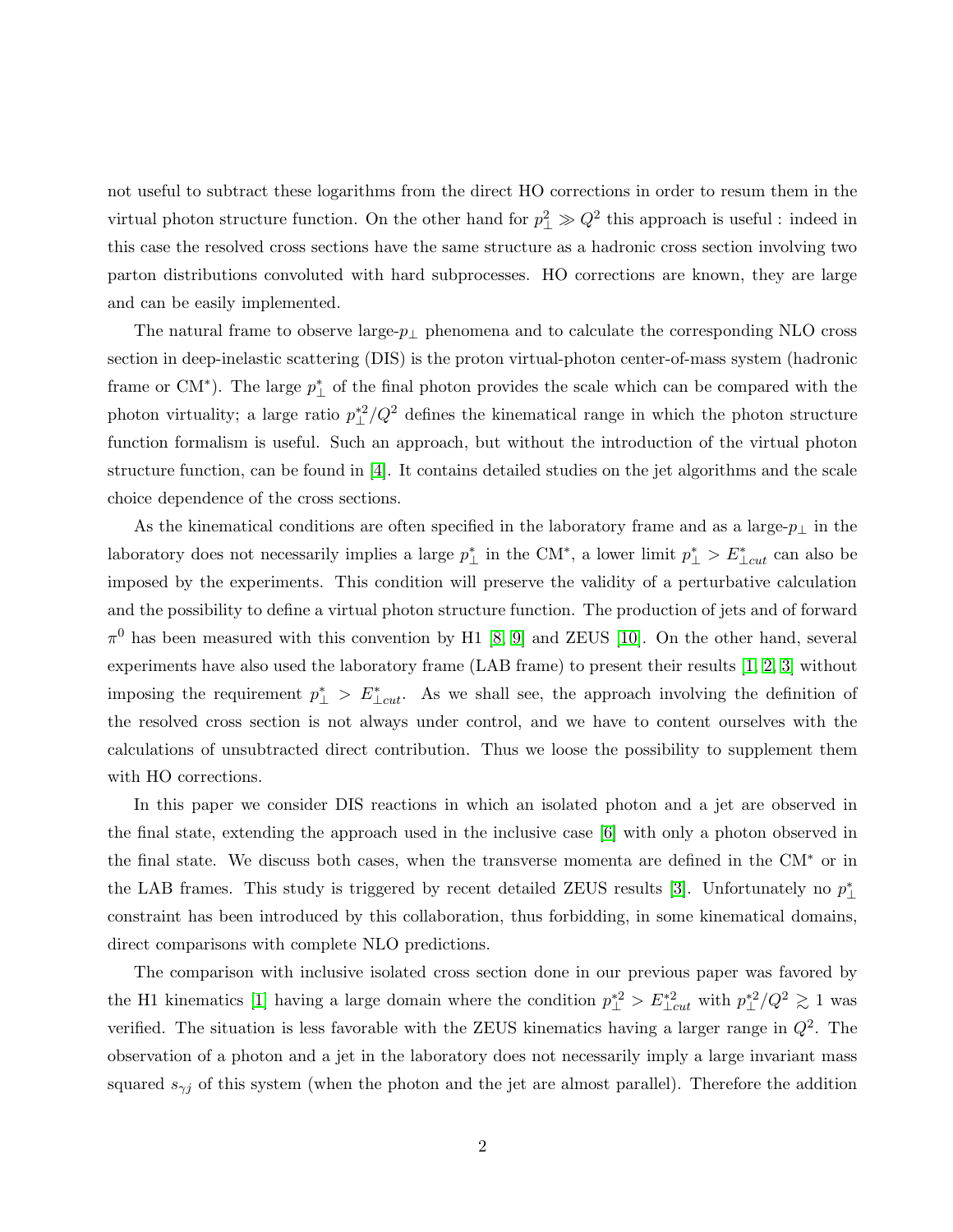of a jet is not sufficient to prevent configuration with  $p^*_{\perp} < E^*_{\perp cut}$ . This fact leads us to introduce a cut-off  $E^*_{\perp cut}$  in our calculations and to study the stability of our results when  $E^*_{\perp cut}$  goes to zero. If, in some kinematical domains, the results are not sensitive to  $E^*_{\perp cut}$  we will compare them with ZEUS data.

The plan of this paper is the following. The next section is devoted to the calculation of the gamma-jet cross section in the CM<sup>∗</sup> . By this we mean that the isolation algorithm for the photon and jet algorithm are defined in this frame. The jet algorithm also contains conditions such as "jet of highest  $p_{\perp}$ " in the CM<sup>\*</sup>. As we fix the kinematical variable  $p_{\gamma}$  and  $p_{jet}$  in the laboratory we require the condition  $p^*_{\perp \gamma} > E^*_{\perp cut}$ . We discuss in detail the introduction of the resolved component. The four contributions (d-d, d-f, r-d and r-f) are calculated and their respective importance is discussed. Then, in section 3, we discuss calculations performed in the laboratory frame. By this we mean that the isolation algorithm and jet algorithm are now defined in the laboratory where the kinematical boundaries are also fixed. We furthermore study the differences between the standard cone algorithm and the democratic one for the photon isolation and for the jet definition. We have to introduce a cut-off  $E^*_{\perp cut}$  in order to avoid possible instability of the cross section. Finally section 4 is devoted to the comparison with the recent ZEUS data [3].

# 2 Proton Virtual-photon Center of Mass Frame

In this section, devoted to calculations in the CM<sup>\*</sup>, we study the four contributions to the  $\gamma$ -jet cross section discussed in the introduction. Such a frame looks like the laboratory frame of a hadronic collider; the colliding particles have collinear trajectories and the large transverse momentum  $p_{\perp}^*$  of the observed final particle fixes the large scale appearing in the distribution functions and in the strong coupling constant.

However to be close to the experimental conditions we impose constraints on the observed kinematical variables, transverse momenta and rapidity, in the laboratory frame. The particle momenta are transformed to the CM<sup>∗</sup> frame in which we define the isolation algorithm and the jet algorithm. As discussed in the introduction we impose a cut on the photon momentum  $p_{\perp \gamma}^* > E_{\perp cut}^*$  in order to avoid instabilities of the cross section and to guarantee the validity of the perturbative regime. In this section we use the cone algorithm [11] for the isolation and the longitudinal  $k_{\perp}$ -algorithm [12] to define a jet. When two jets are present, we observe the jet of higher  $p_{\perp}^*$ . For the photon the radius of the isolation cone is  $R^* = 1$ . and we require a ratio  $\frac{E_1^{*}$  +  $E_1^{*}$  =  $\frac{1}{E_1^{*}$  +  $E_1^{*}$  =  $\frac{1}{E_1^{*}$  =  $\frac{1}{E_1^{*}$  =  $\frac{1}{E_1^{*}$  =  $\frac{1}{E_1^{*}$  =  $\frac{1}{E_1^{*}}}$  =  $\frac{1}{E_1^{*}$  =  $\frac{1}{E_1^{*}$  = energy contained in the isolation cone. For the jet the radius  $\overline{R}_{jet}^*$  of the k<sub>⊥</sub>-algorithm is set equal to  $R_{jet}^* = 1$ . Another algorithm, the so-called democratic algorithm will be discussed in section 3.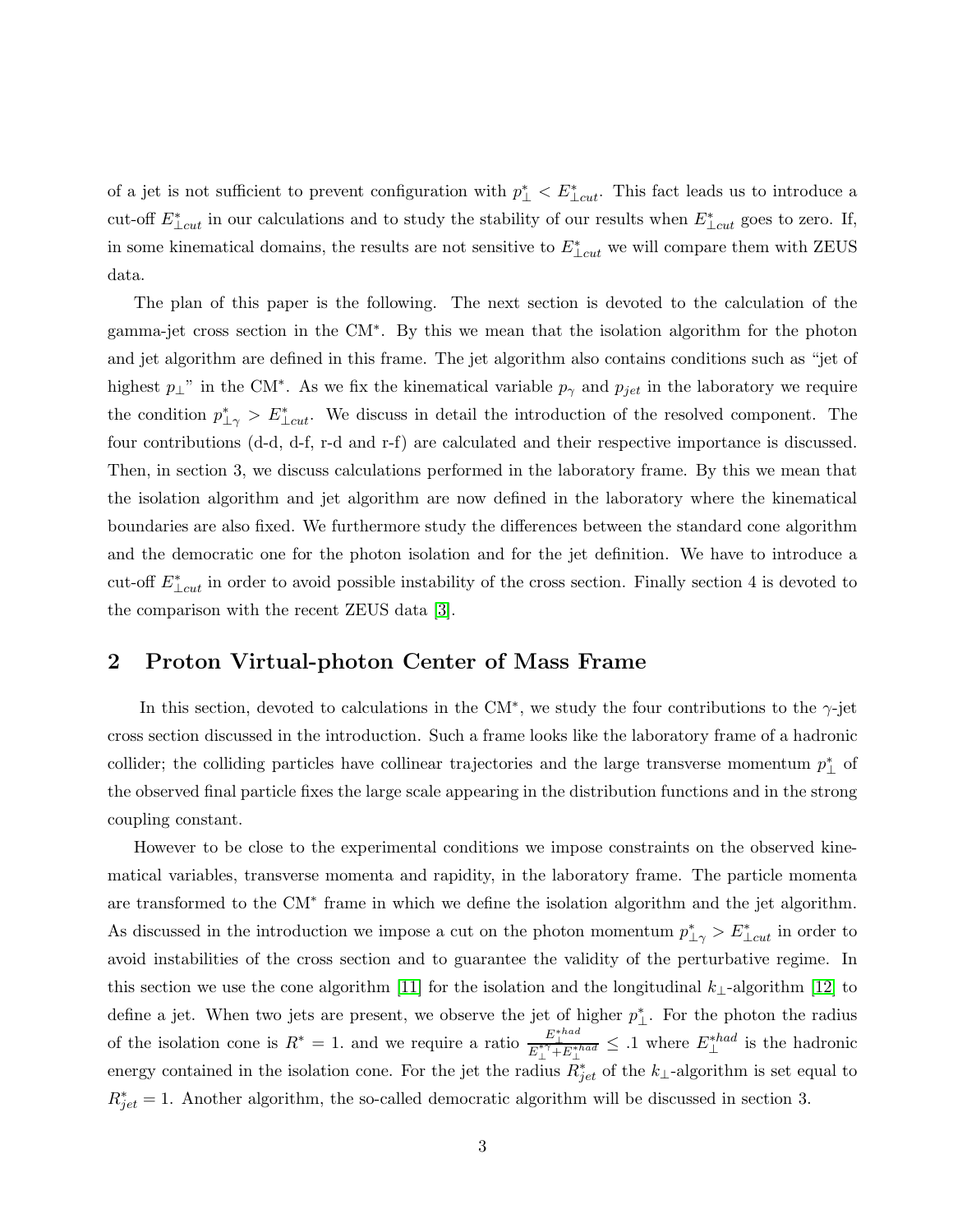We use the CTEQ6M proton structure [13] and the virtual photon structure function presented in ref. [7] and used in refs. [6] and [14]. The fragmentation function is that of the BFG collaboration (set II) [15]. Details on the NLO calculation can be found in ref. [6, 14, 16, 17]. We work in the  $\overline{\text{MS}}$  scheme for factorization and renormalization with  $\Lambda_{\overline{MS}}(4) = 236$  MeV and  $N_f = 4$ . The factorization and the renormalization scales are taken equal to  $p_{\perp \gamma}^{*2} + Q^2$ . The kinematical constraints are defined in the laboratory. We adopt those of ref. [3]. The colliding electron and proton have energies  $E_e = 27.6 \text{ GeV}$ and  $E_p = 920 \text{ GeV}$  corresponding to the center-of-mass energy  $\sqrt{s} = 319 \text{ GeV}$ . The photon momentum has to lie within the ranges  $4 < E_{\perp}^{\gamma} < 15$  GeV and  $-.7 < \eta^{\gamma} < .9$ . The jet momentum is required to have 2.5 GeV  $\lt E_{\perp}^{jet}$   $\lt$  35 GeV and  $-1.5 \lt \eta^{jet}$   $\lt$  1.8. Constraints on the final electron are :  $E'_{e} > 10$  GeV,  $\theta_{e} > 140^{\circ}$  (the z axis is pointing toward the proton direction). Finally the photon virtuality is  $10 < Q^2 < 350$  GeV<sup>2</sup>. The numerical calculations are carried out using the adaptative Monte Carlo code BASIS [18].

#### 2.1 Direct-direct contribution

In the d-d contribution the real and virtual photons are directly coupled to the hard subprocess and the Born term,  $\gamma^* q \to \gamma q$ , is particularly simple: it consists of the Compton scattering diagrams. The cross section has a  $1/\hat{t}$  $1/\hat{t}$  behavior<sup>1</sup> when the photon is emitted close to the forward direction (collinear to the initial quark) and a  $1/\hat{s}$  behavior when it is emitted collinear to the final quark. In the CM<sup>∗</sup> the divergent configurations, in  $\hat{s}$  or  $\hat{t}$ , are forbidden by the requirement  $p^*_{\perp\gamma} > E^*_{\perp cut}$ .

Real HO corrections to the Born term are given by amplitudes involving an extra gluon coupled to the quark line. When this gluon is collinear to the initial quark the cross section is divergent. This divergence is subtracted and absorbed in the quark distribution. When this gluon is emitted at large  $p_{\perp}^*$ , the initial virtual photon can produce a collinear quark-antiquark pair. This is the origin of the virtual photon structure function. After integration on the final quark phase space one gets the expression  $\sigma_{q\bar{q}\to\gamma g}^B(Q^2, p_{\perp\gamma}^*, y_\gamma^*)\otimes P_{\bar{q}\gamma}$  ln  $\left(\frac{p_{\perp\gamma}^{*2}+Q^2}{Q^2}\right)$  $\overleftarrow{Q}^2$ Ň where the symbol ⊗ indicates a convolution between the Born cross section and the antiquark distribution in the virtual photon<sup>[2](#page-4-1)</sup>.  $P_{\bar{q}\gamma}$  is the DGLAP branching function  $P_{\bar{q}\gamma}(z) = \frac{3\alpha}{2\pi} e^2[(1-z)^2 + z^2]$ . In the large- $p_{\perp}^*$  regime,  $\frac{p_{\perp}^{*2}}{Q^2} \gg 1$ , we can neglect  $Q^2$  in the Born cross section. In order to resum the structure function we subtract  $\sigma^B(0,p_{\perp\gamma}^*,y_\gamma^*)\!\otimes\! P_{\bar{q}\gamma}\ln\left(\frac{M_\gamma^2}{Q^2}\right)$  $\overline{ }$ from the d-d HO term thus defining the  $HO_s$  corrections. The subtracted term builds, through the inhomogeneous DGLAP evolution equation, the resummed structure function  $G^q_{\gamma}$  $\frac{q}{\gamma^*}(z, Q^2, M_\gamma^2)$  [7], the basis of the resolved contributions. We choose  $M_\gamma^2 = p_{\perp\gamma}^{*2} + Q^2$  so that the

<sup>&</sup>lt;sup>1</sup>Mandelstam variables with a hat are those of the subprocess.

<span id="page-4-1"></span><span id="page-4-0"></span> $2z$ -dependent factors in the logarithm argument are not indicated. They are discussed in ref. [7].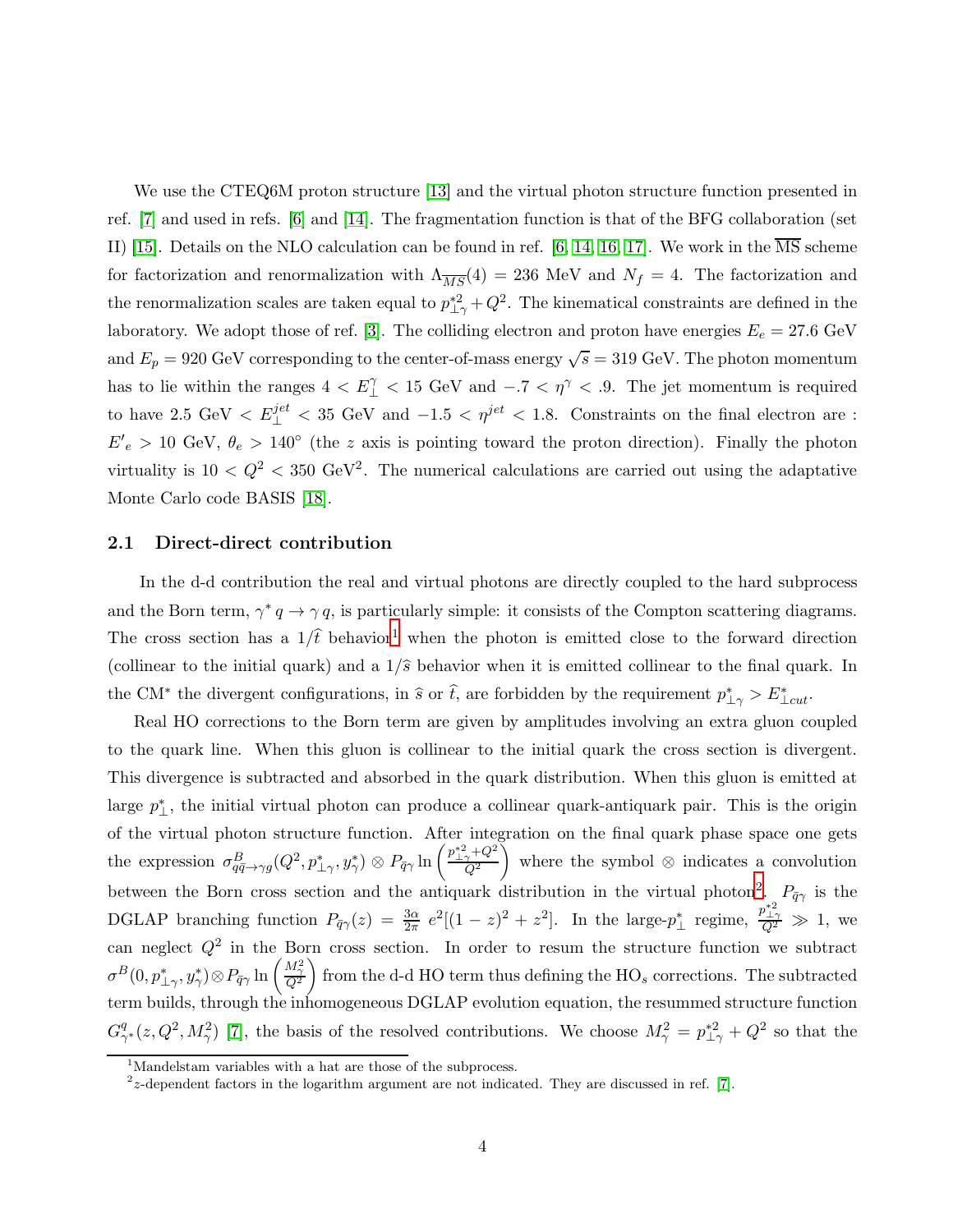

Figure 1: The photon rapidity distribution for the direct-direct (upper two curves, black) and directfragmented (lower two curves, colored) terms at the leading order and the next-to-leading order. The NLO cross sections are understood with the  $P_{\bar{q}\gamma}$  ln  $\left(\frac{M_{\gamma}^{2}}{Q^{2}}\right)$  $\text{ term subtracted and the cut } E^*_{\perp cut} = 2.5 \text{ GeV}$ is implemented (see text).

structure function vanishes when  $p_{\perp \gamma}^{*2} \ll Q^2$ , and is proportional to  $\ln \frac{p_{\perp \gamma}^{*2}}{Q^2}$  for  $\frac{p_{\perp \gamma}^{*2}}{Q^2} \gg 1$ .

Some numerical results are displayed in Fig. 1 for the cross section  $d\sigma^{d-d}/dy_\gamma$  with the cut  $E^*_{\perp cut}$ 2.5 GeV. The kinematics has been given at the beginning of section 2;  $y_{\gamma}$  is the rapidity in the laboratory. As expected the cross section is largest in the forward direction due to the dominance of the  $\hat{t}$  term in the scattering amplitude.

We notice that the  $HO_s$  corrections are negative, as already observed in the inclusive case [6]. On the contrary, the unsubtracted HO corrections are close to zero, the difference  $HO - HO<sub>s</sub>$  being the contribution of the lowest order resolved term that will be discussed in the next subsection. In fact, the NLO unsubtracted result cannot be distinguished from the d-d LO curve in Fig. 1. The results in that figure strongly depend on the value of the cut-off  $E^*_{\perp cut}$ . This point is illustrated in table 1 where the total  $\overline{\text{MS}}$  cross section is displayed. We consider two domains in  $Q^2$ . We see that for low value of  $Q^2$  the NLO cross section is stable with respect to the  $E^*_{\perp cut}$  value while it is not the case when considering the whole  $Q^2$  range. In the former case, the Lorentz boost between the laboratory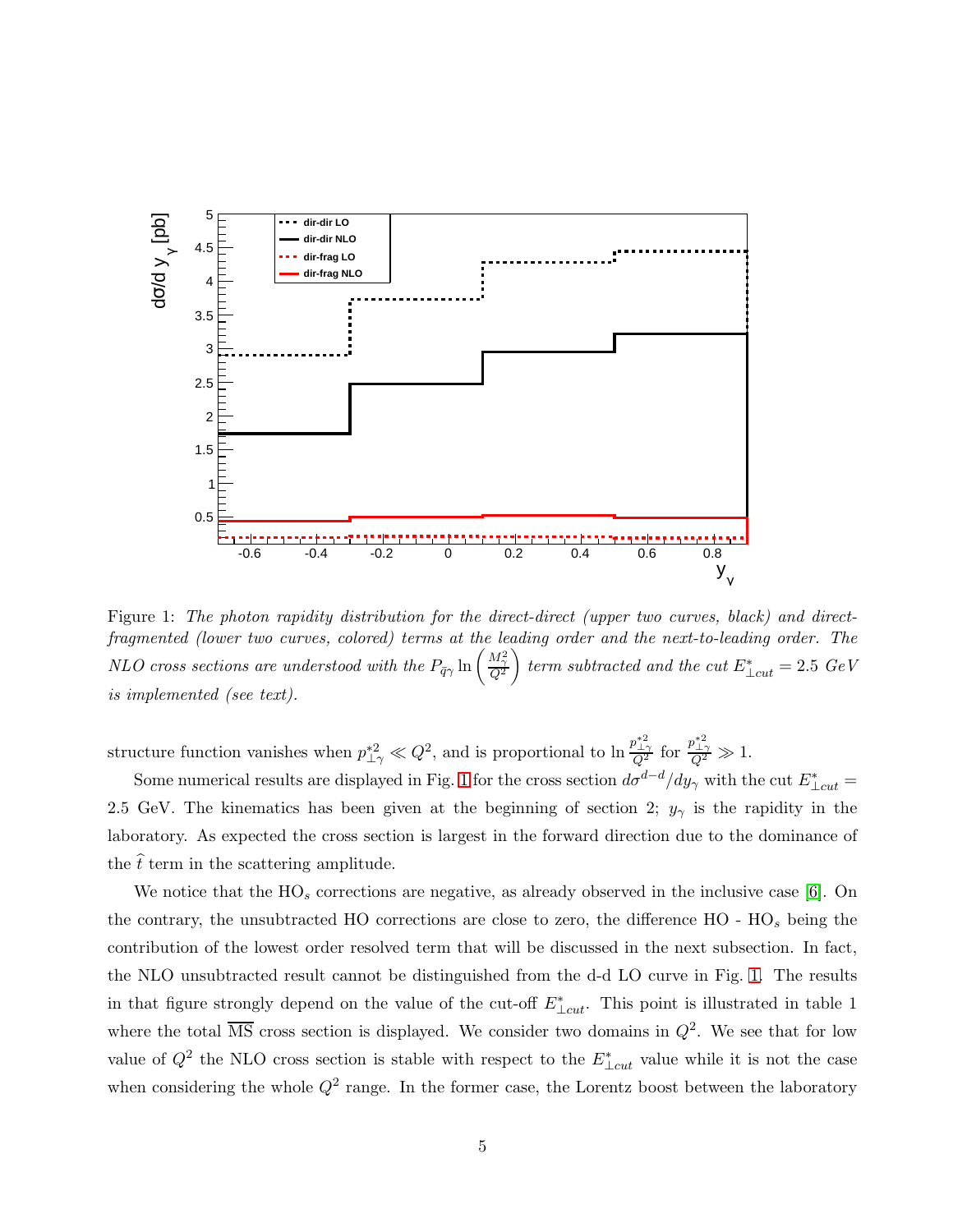|                    |      | $10 < Q^2 < 350 \text{ GeV}^2$ | $10 < Q^2 < 50 \text{ GeV}^2$ |                |  |
|--------------------|------|--------------------------------|-------------------------------|----------------|--|
| $E^*_{\perp cut}$  | Born | <b>NLO</b>                     | Born                          | NLO            |  |
| $1.5~\mathrm{GeV}$ | 7.50 | $2.16 \pm .05$                 | 3.51                          | $2.99 \pm .03$ |  |
| $2.5~\mathrm{GeV}$ | 6.14 | $4.21 \pm .05$                 | 3.39                          | $2.91 \pm .03$ |  |

Table 1: Variation of the d-d  $\gamma$ -jet cross section in pbarns with  $E^*_{\perp cut}$  in two  $Q^2$  ranges. The isolation and jet criteria are implemented in the CM<sup>∗</sup> .

and the CM<sup>\*</sup> frames,  $q_{\perp} = \sqrt{Q^2(1-y)}$  with y the usual DIS variable (scaled virtual-photon energy in the laboratory), is small and  $p_{\perp\gamma}^*$  remains relatively large, and close to its  $p_{\perp\gamma}$  value in the laboratory, so that the cross section is insensitive to the cut-off. On the contrary for large values of  $Q^2$ ,  $p_{\perp\gamma}^*$  may reach small values where perturbation theory is not reliable (very large HO corrections) and where the theoretical predictions become sensitive to the cut-off. The errors associated to the NLO cross sections are the values resulting from the Monte-Carlo integration procedure (for the Born cross sections the errors are at the per-mil level).

### 2.2 Resolved-direct contribution

The r-d contribution that we consider in this subsection is made up of two terms, the Born cross section and the HO corrections to the latter. Here the Born cross section is given by the convolution of the parton distributions in the virtual photon with Born subprocesses. In the preceding subsection we found the lowest order expression of this distribution. Here we use the resummed expression calculated at NLO is the  $\overline{\text{MS}}$  factorization scheme [7]. We can compare the resummed Born contribution of this subsection  $\sigma^{Born}$ (r-d) with the lowest order one by considering the unsubtracted HO contribution and the subtracted d-d contribution  $HO_s$  found in the preceeding subsection (integrated over  $y_\gamma$ ).

$$
\begin{array}{ll}\n\sigma^{HO} - \sigma^{HO_s} & = 6.13 - 4.21 = 1.92 \text{ pb} \\
\sigma^{Born}(\text{r-d}) & = 2.12 \text{ pb}\n\end{array}
$$

The slight difference can be attributed to the difference between the lowest order  $\gamma^*$  structure function and the resummed one (which also contains gluons). HO corrections for the r-d contribution can be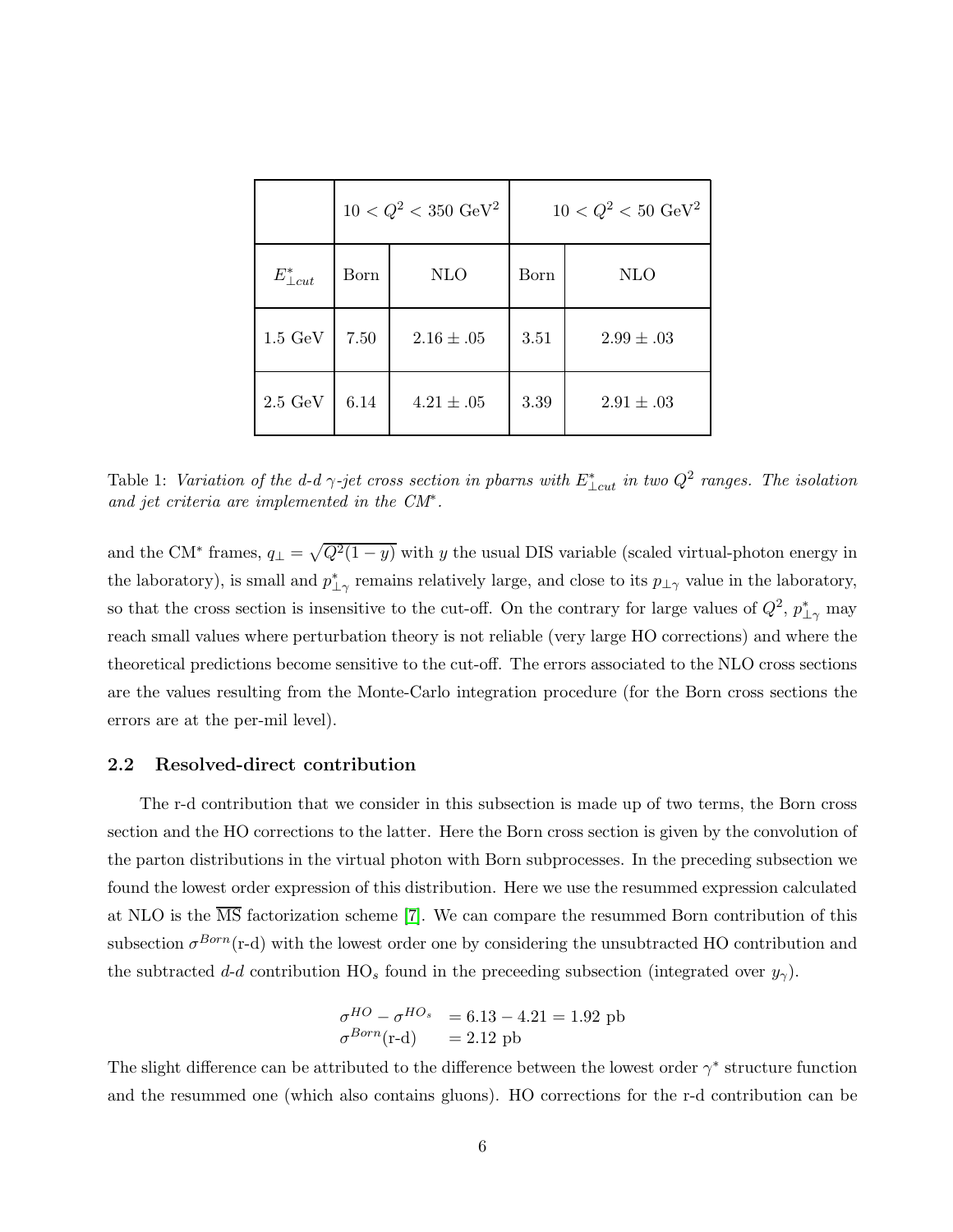borrowed from prompt photon production in hadronic collision, by using the code JETPHOX [19] in which a hadronic parton distribution is replaced by the virtual photon distribution function. We find a large effect  $(E^*_{\perp cut} = 2.5 \text{ GeV})$ :

$$
\sigma^{Born}(\text{r-d}) = 2.12 \text{ pb}
$$

$$
\sigma^{NLO}(\text{r-d}) = 3.30 \text{ pb}
$$

which illustrates the interest to consider the HO corrections in the r-d contribution. Here also the  $E^*_{\perp cut}$  dependence is large. For  $E^*_{\perp cut} = 1.5$  GeV we obtain  $\sigma^{Born} = 5.04$  pb and  $\sigma^{NLO} = 7.24$  pb.

The Born and NLO cross sections as function of  $y_{\gamma}$  are displayed in Fig. 2. Unlike in the d-d case the cross section is rather flat in rapidity and even slightly decreasing at large rapidity: this is understood because the photon can now also be emitted by a quark in the  $\gamma^*$ , *i.e.* in the backward direction. Concerning the HO corrections we see that they are not negligible.



Figure 2: The rapidity distribution for the resolved-direct (upper two curves, black) and resolvedfragmented (lower two curves, colored) terms at the leading order and the next-to-leading order

### 2.3 Direct-fragmentation contribution

The direct-fragmentation contribution, obtained with the BGF fragmentation functions, is considerably reduced by the isolation requirement: no parton in the photon cone carrying more than 10%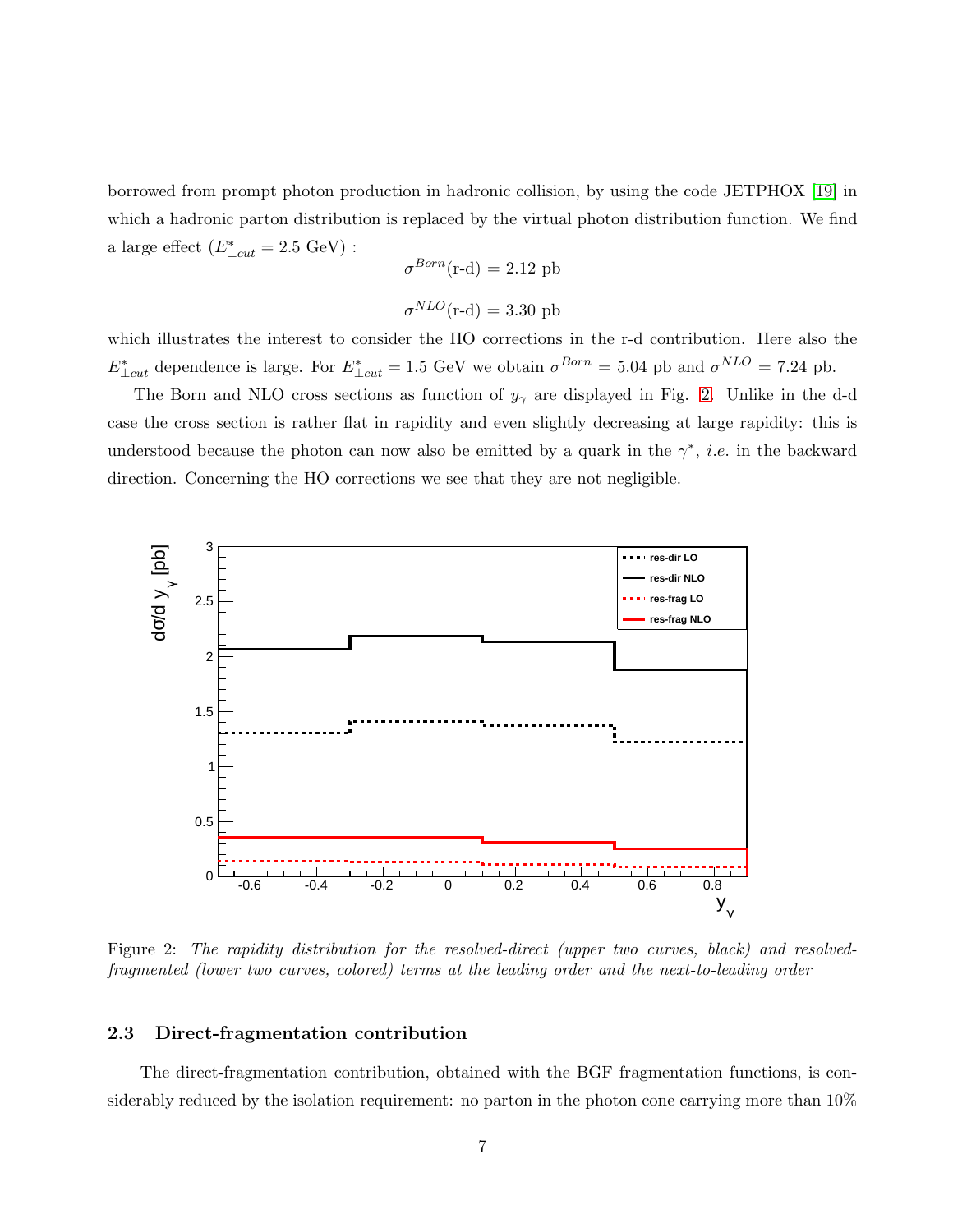of the total photon  $+$  parton energy. It is roughly 15% of the inclusive d-f cross section. We obtain, always with  $E^*_{\perp cut} = 2.5$  GeV, the following results

$$
\sigma^{Born}(\text{d-f}) = .33 \text{ pb}
$$
  

$$
\sigma^{NLO}(\text{d-f}) = .78 \pm .01 \text{ pb}
$$

which are one order of magnitude smaller than the direct-direct contribution. The  $y_{\gamma}$  rapidity spectrum is shown is Fig. 1. It is relatively flat. This is related to the fact that the photon can now be radiated by a parton in the backward direction ( $\hat{u}$  channel pole). This new channel which populates a different region of phase-space, compared to the d-d term, receives large HO corrections associated to diagrams involving the triple gluon coupling. Not unexpectedly, we observed the same behavior as for the inclusive cross section [6].

#### 2.4 Resolved-fragmentation contribution

The r-f contribution is, after isolation, the smallest of the four contributions. We have:

$$
\sigma^{Born}(\text{r-f}) = .19 \text{ pb}
$$

$$
\sigma^{NLO}(\text{r-f}) = .50 \pm .04 \text{ pb}
$$

The photon rapidity distribtion is shown in Fig. 2. The large HO corrections are due to many new processes. This process is in fact similar to a pure hadronic one such as  $p + p \rightarrow \pi^0 + jet + X$  which is known to receive large higher order corrections [20].

## 3 Laboratory Frame

The definition of the photon-jet cross section in the laboratory frame introduces several new features not present previously. All these features come from the fact that a large- $p_{\perp}$  parton in the laboratory does not necessarily correspond to a large- $p_{\perp}$  parton in the CM<sup>\*</sup>. Therefore the simple picture of two initial collinear partons scattering into two large- $p_{\perp}$  final partons and of the associated perturbative HO corrections may break down. The spectator jets, for instance those of the resolved photon, which are low- $p_{\perp}$  jets in the CM<sup>\*</sup> can appear as large- $p_{\perp}$  jets in the laboratory, and must be included in the definition of the photon-jet cross section. The jet hierarchy also can be changed; the highest-p<sup>⊥</sup> jet in the CM<sup>∗</sup> does not necessarily correspond to the highest one in the laboratory.

A more adapted approach for a laboratory frame calculation is that of [5] involving no  $E^*_{\perp cut}$ . But this approach leads to a new singularity in the perturbative calculations, that of the final collinear contribution of the subprocess  $\gamma^* + q \to q + \gamma$ . Therefore at lowest  $O(\alpha^2)$  order this calculation requires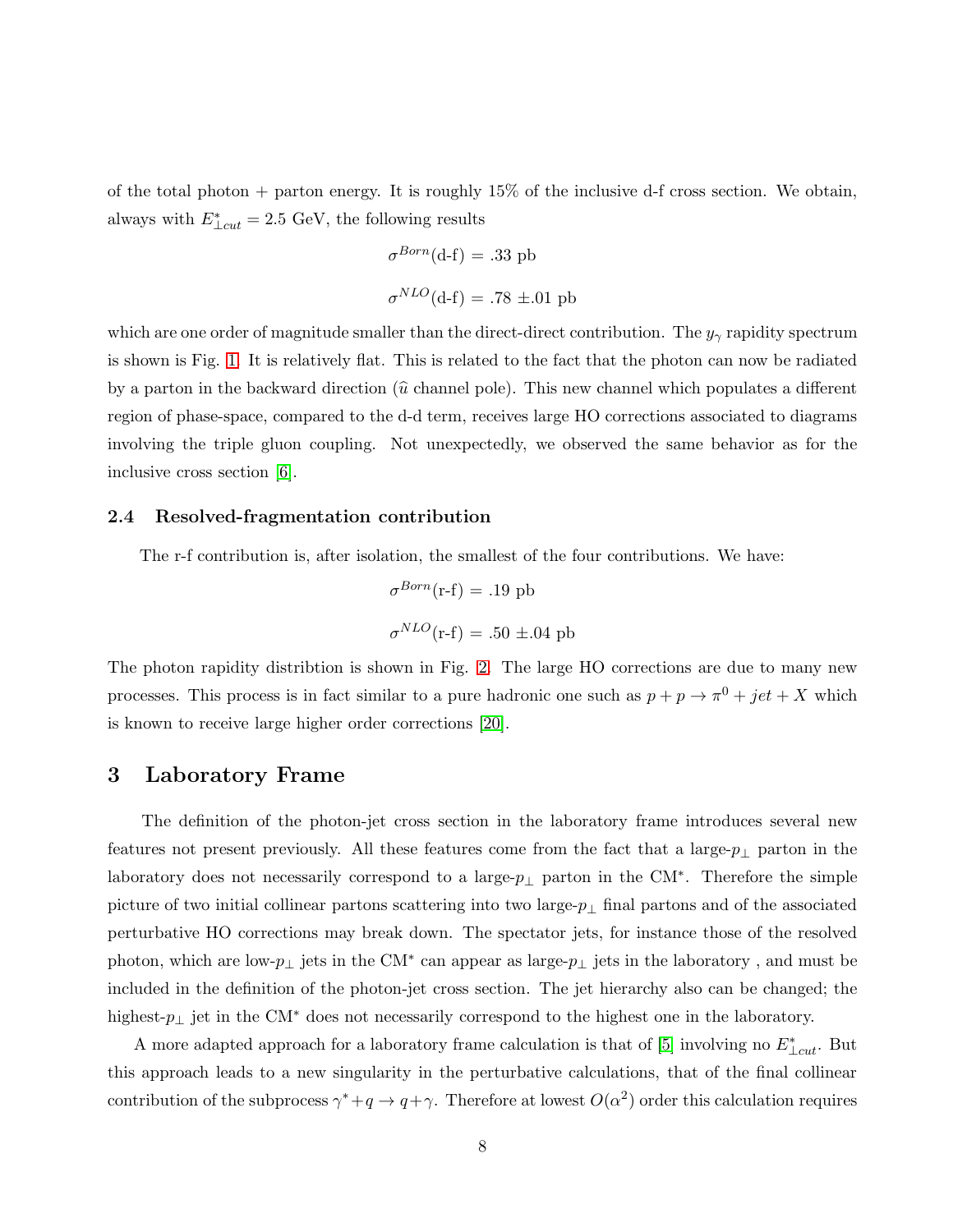the introduction of a fragmentation function to absorb the final state singularity. At present there is no  $O(\alpha^2 \alpha_s)$  calculation available analogous to that performed in the  $\gamma^* \to q + \overline{q} + \gamma$  channel [21]. Therefore we continue our CM<sup>∗</sup> approach adapted to the laboratory frame which implies a cut  $E^*_{\perp cut}$ .

In this section we study the photon-jet cross section measured in the laboratory. This means that isolation and jet algorithms are defined in terms of parton momenta in the laboratory frame. The jet is the jet of highest- $p_{\perp}$  in the laboratory. Moreover if the highest- $p_{\perp}$  jet is outside the acceptance in rapidity we take into account the smaller one. For each of the four topologies there are specific features that we discuss in the following subsections.

### 3.1 Direct-direct contribution

We start this section by discussing two algorithms used to define isolated photons. They are the cone algorithm, already used in the CM<sup>∗</sup> calculation, and the democratic  $k_{\perp}$ -algorithm [22] used, for instance, in the ZEUS experiment [3]. For the definition of jets we use the longitudinal  $k_{\perp}$  algorithm [12]. All momenta are measured in the laboratory.

In our case we have at most two partons besides the photon in the final state : in the directdirect case the photon is (in the theoretical sense) isolated while in the direct-fragmented case it is accompanied by a collinear parton. The cone algorithm is the simplest one to implement. One calculates the distance between the photon and each parton  $(i = 1, 2)$ :

$$
R_{\gamma i} = \sqrt{\delta \eta_{\gamma i}^2 + \delta \phi_{\gamma i}^2} \tag{1}
$$

where the quantities under the  $\sqrt{ }$  are respectively the difference in (pseudo-)rapidities and in azimuthal angles of the photon and parton *i*. Then if  $R_{\gamma i} < 1$ , the parton is in the photon cone and we have to test if the total transverse hadronic energy in the cone  $E_{\perp i}$  (including also in the d-f case the energy of the fragment collinear to the photon)

$$
E_{\perp i} < \varepsilon \left( E_{\perp i} + E_{\perp \gamma} \right) \tag{2}
$$

with  $\varepsilon = 0.1$  as in the case of ZEUS experiment. If both partons are outside the photon cone, then one tests if they form one or two jets depending on whether their distance  $R_{12} = \sqrt{\delta \eta_{12}^2 + \delta \phi_{12}^2}$  is smaller or larger than 1. If  $R_{12}$  < 1 they form one jet with coordinates:

$$
E_{\perp jet} = E_{\perp i} + E_{\perp j}
$$
  
\n
$$
\eta_{jet} = (E_{\perp i} \eta_i + E_{\perp j} \eta_j) / E_{\perp jet}
$$
  
\n
$$
\phi_{jet} = (E_{\perp i} \phi_i + E_{\perp j} \phi_j) / E_{\perp jet} .
$$
\n(3)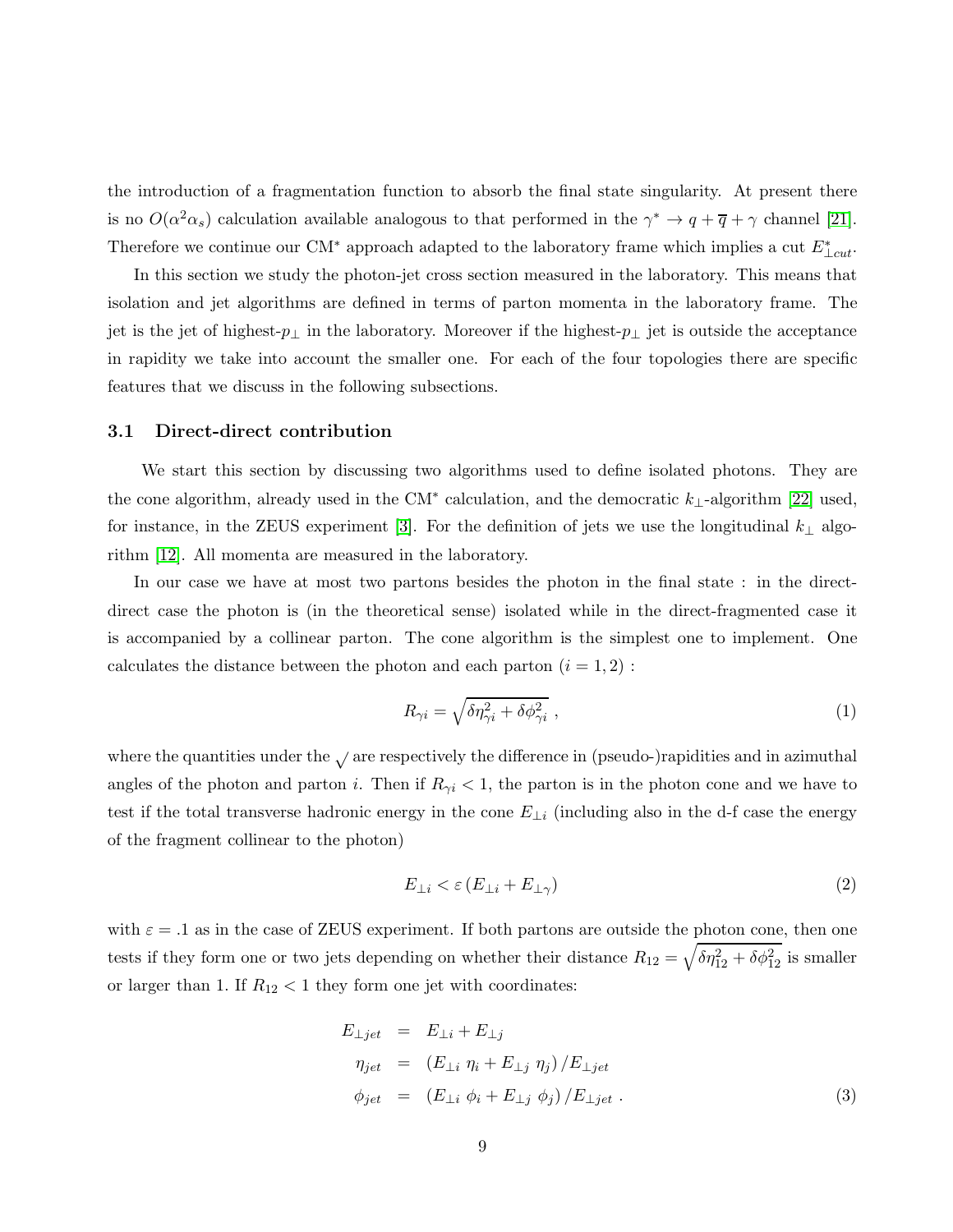If this jet falls within the detector acceptance we keep the event. In the case of two jets, we test for the small  $E_{\perp}$  jet if the largest one does not fall in the acceptance. It may also happen that both partons satisfy the criterium  $R_{\gamma i}$  < 1 in which case we, of course, drop the event since there is no visible jet in that case.

In the democratic- $k_{\perp}$  algorithm case we treat the photon as an ordinary parton  $i = \gamma, 1, 2$  and we order the distances defined in the following way :

$$
d_i = E_{\perp i} , \quad d_{ij} = \min(E_{\perp i}, E_{\perp j}) \sqrt{\delta \eta_{ij}^2 + \delta \phi_{ij}^2} / R , \qquad (4)
$$

with  $R = 1$  as in Zeus case. If the smallest of these variables is a  $d_i$  we remove it and call it a jet or an isolated photon, provided that, in the fragmentation case the parton collinear to the photon satisfies the condition (2). We then continue the procedure with the remaining distances. If the smallest variable is a  $d_{ij}$  with  $i, j = 1, 2$  we combine the partons to form a jet with the coordinates as in eq. (3) and we perform, with this jet, the isolation tests as above. If the smallest distance is a  $d_{\gamma i}$ ,  $i = 1, 2$ , we test for the isolation condition (2) : if it is satisfied we calculate the coordinates of this "isolated photon jet" as in (3) and test whether or not the remaining jet falls within its cone.

The two algorithms should lead to very similar results [4]. In fact, in case there are only two large  $E_{\perp}$  objects they are identical. However when there are three or more objects there appears some differences. For example, consider the hierarchy  $d_{12} < d_{\gamma1} < d_{\gamma} < d_{\gamma2}$ ,  $d_1, d_2$ . In the cone algorithm, parton 1 is in the photon cone and the photon appears non-isolated because  $E_{\perp \gamma} < E_{\perp 1}$ , thus the energy fraction criterium is not satisfied : the event would be rejected. In the  $k_{\perp}$  algorithm the two partons would form a jet and the photon would appear isolated. Such occurences are rare however. In the exemple above, the conditions  $d_{12} < d_{\gamma} \leq d_{\gamma}$  mean that the photon and both partons are "close" to one another which is possible only if there is a large transverse boost from the CM<sup>∗</sup> frame to the LAB one.

We obtain quasi identical results for the cross sections calculated with the two algorithms. They are displayed in table 2. We used the parameters and proton distribution functions defined in section 2. Unlike in the analysis in the CM<sup>∗</sup> of sub-section 2.1 the d-d NLO cross section is insensitive to the  $E^*_{\perp cut}$  cut-off : the cross section is reduced by 1% to 2.5% at negative  $y_\gamma$  and unchanged at positive  $y_\gamma$ when varying the cut-off from 0 to 2.5 GeV. The fact that the cross sections are not divergent is due to the photon isolation and the requirement of a jet in addition to the isolated photon. Therefore in the direct-direct case we are able to take the limit  $E^*_{\perp cut} \to 0$  since the experimental requirements forbid the final collinear  $q-\gamma$  configuration. This independence of the cross section on the cut-off means that the ZEUS cuts are sufficient to constrain the d-d term to remain in the perturbative regime where the HO<sup>s</sup> corrections to the Born term are under control.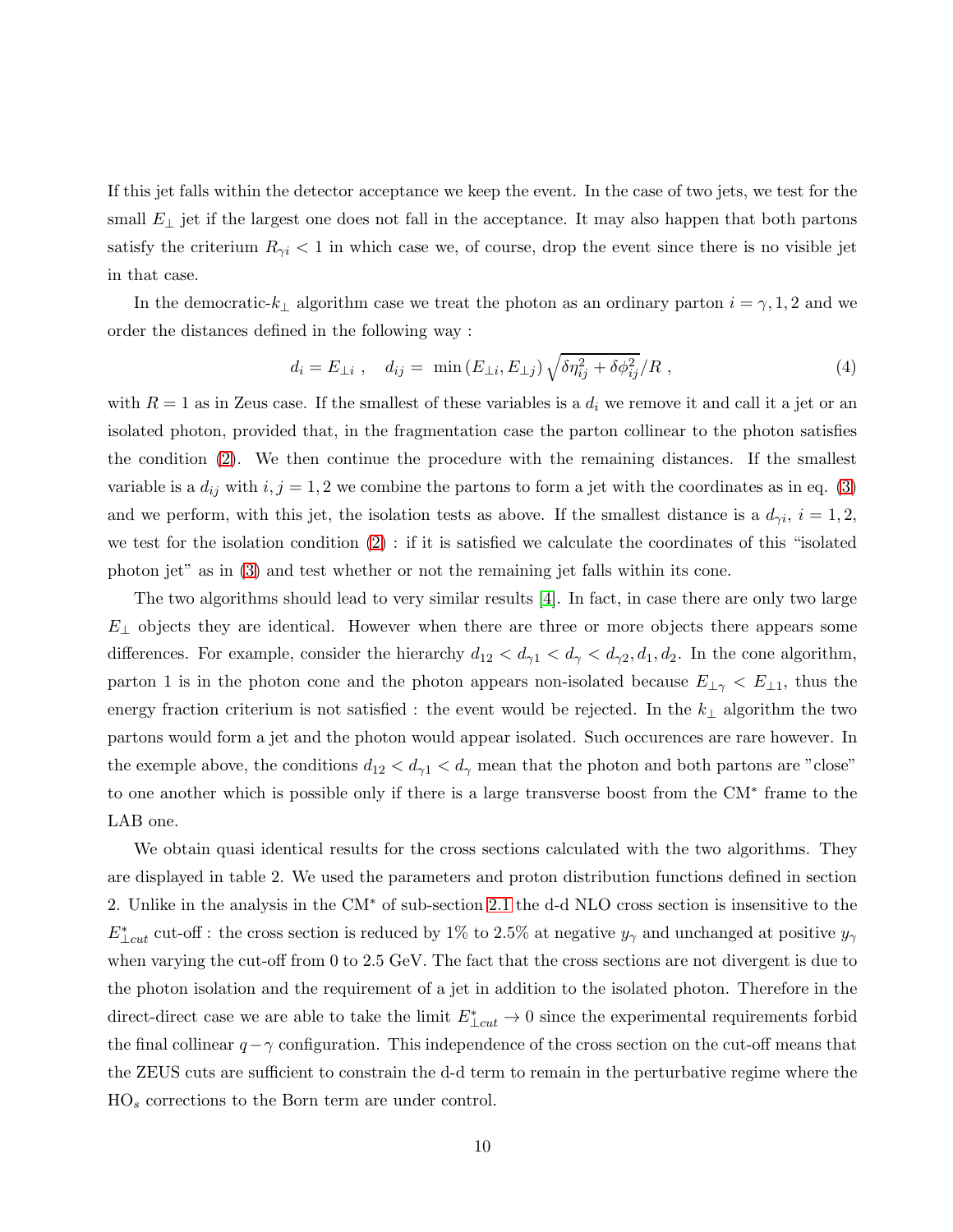|            | Cone algor.    | Democratic algor. |
|------------|----------------|-------------------|
| Born       | 6.44           | 6.44              |
| <b>NLO</b> | $4.22 \pm .03$ | $4.35 \pm .03$    |

Table 2: The d-d  $\gamma$ -jet cross section calculated with the cone and the democratic algorithms, in pbarns. The isolation and jet criteria are implemented in the laboratory.

In Fig. 3 we display the d-d contribution at NLO (solid line) to the cross section  $d\sigma^{LAB}/dy_\gamma$ calculated with  $E^*_{\perp cut} = 2.5$  GeV and the democratic  $k_{\perp}$ - algorithm.



Figure 3: The photon rapidity distribution for the direct and resolved terms at the next-to-leading order, with photon isolation and jets defined in the laboratory; the lower two curves are the fragmentation components. For all components the constraint  $E_{\perp cut}^* = 2.5$  GeV is implemented.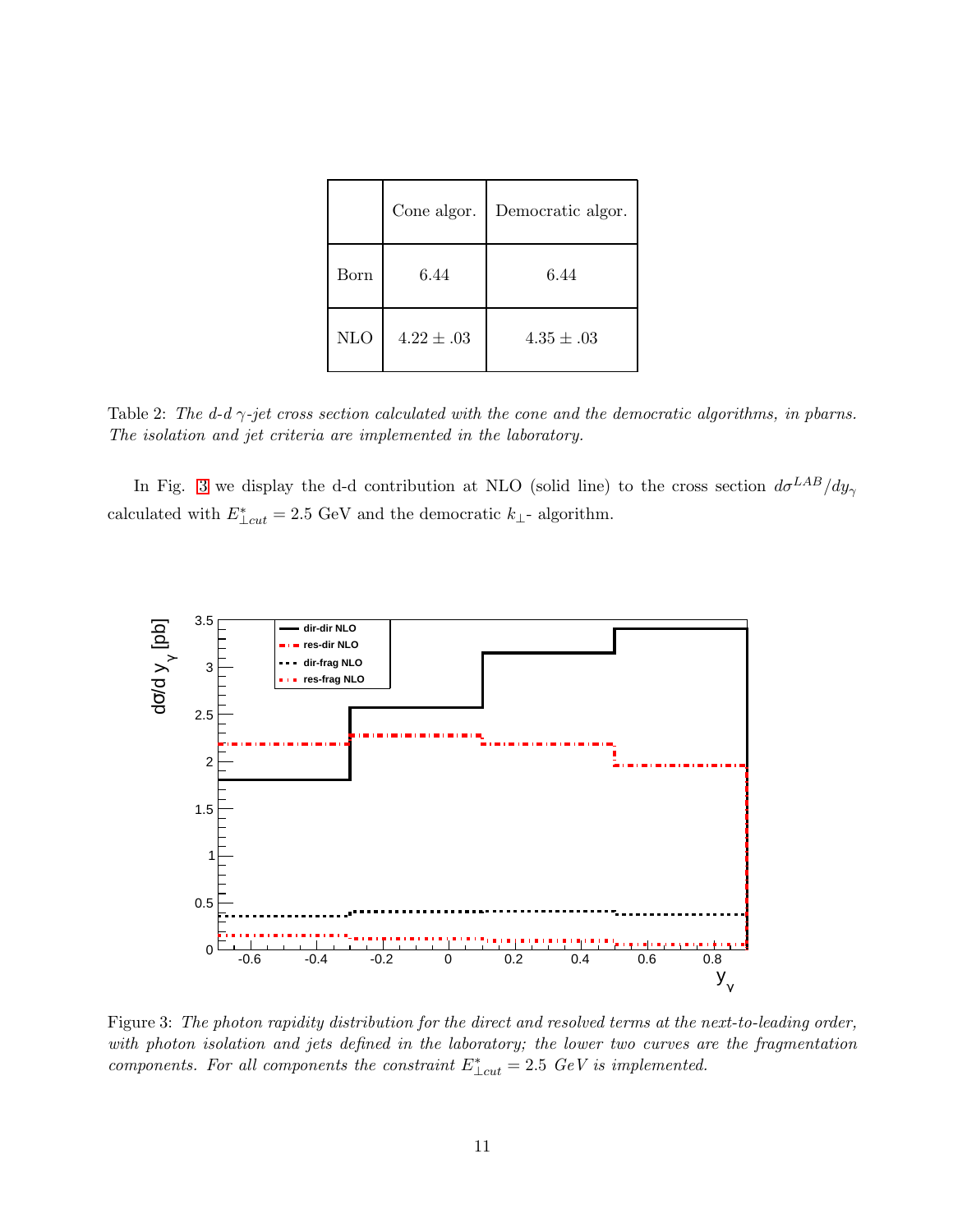Let us note that the laboratory isolation criteria, without imposing an  $E^*_{\perp cut}$  condition, lead to a cross section very similar that of table 1 where the constraint  $E^*_{\perp cut} > 2.5$  GeV was imposed and jet and isolation defined in the center of mass frame (a cross section of  $4.21 \pm 0.05$  pb was found in that case).

### 3.2 Resolved-direct contribution

The structure of the resolved-direct contribution defined in the laboratory frame is more complicated than the direct-direct one. The complication arises from the fragments of the  $\gamma^*$  structure function. These fragments may go into the final photon isolation cone or may be seen as a jet. Moreover, in the higher order contributions we also have configurations with the low  $p_{\perp}^*$  photon in the CM<sup>\*</sup> collinear to a parton of the  $\gamma^*$  structure function, which appears at large transverse momentum in the laboratory. This configuration is divergent (in the collinear limit) and is forbidden in the CM<sup>∗</sup> frame by the fact that only large  $p_{\perp}^*$  photons are observed. In the laboratory this configuration is forbidden by the condition  $E^*_{\perp cut} > 0$ . Therefore we expect a strong dependence on  $E^*_{\perp cut}$  of the resolved-direct contribution. This dependence is shown in table 3. However we note that this dependence is weaker when  $Q^2 < 50 \text{ GeV}^2$ . With this kinematical requirement we obtain a more stable cross section.

The r-d contribution at NLO (long-dash-dotted line) to the cross section  $d\sigma^{LAB}/dy_\gamma$  is displayed in Fig. 3 for  $E^*_{\perp cut} = 2.5$  GeV: it has the same features as in Fig. 2, namely very slightly decreasing

|        | $E^*_{\perp cut}$ [GeV]   10 < $Q^2$ < 350 GeV <sup>2</sup> |            | $10 < Q^2 < 50 \text{ GeV}^2$ |            |
|--------|-------------------------------------------------------------|------------|-------------------------------|------------|
|        | Born                                                        | <b>NLO</b> | Born                          | <b>NLO</b> |
| $.5\,$ | 2.07                                                        | 5.02       | .96                           | 2.17       |
| 1.5    | 2.06                                                        | 4.41       | .96                           | 2.06       |
| 2.5    | 1.70                                                        | 3.40       | .92                           | 1.81       |

Table 3: Variation with  $E^*_{\perp cut}$  of the r-d  $\gamma$ -jet cross section in pbarns, in various phase space domains. The isolation and jet criteria are implemented in the laboratory.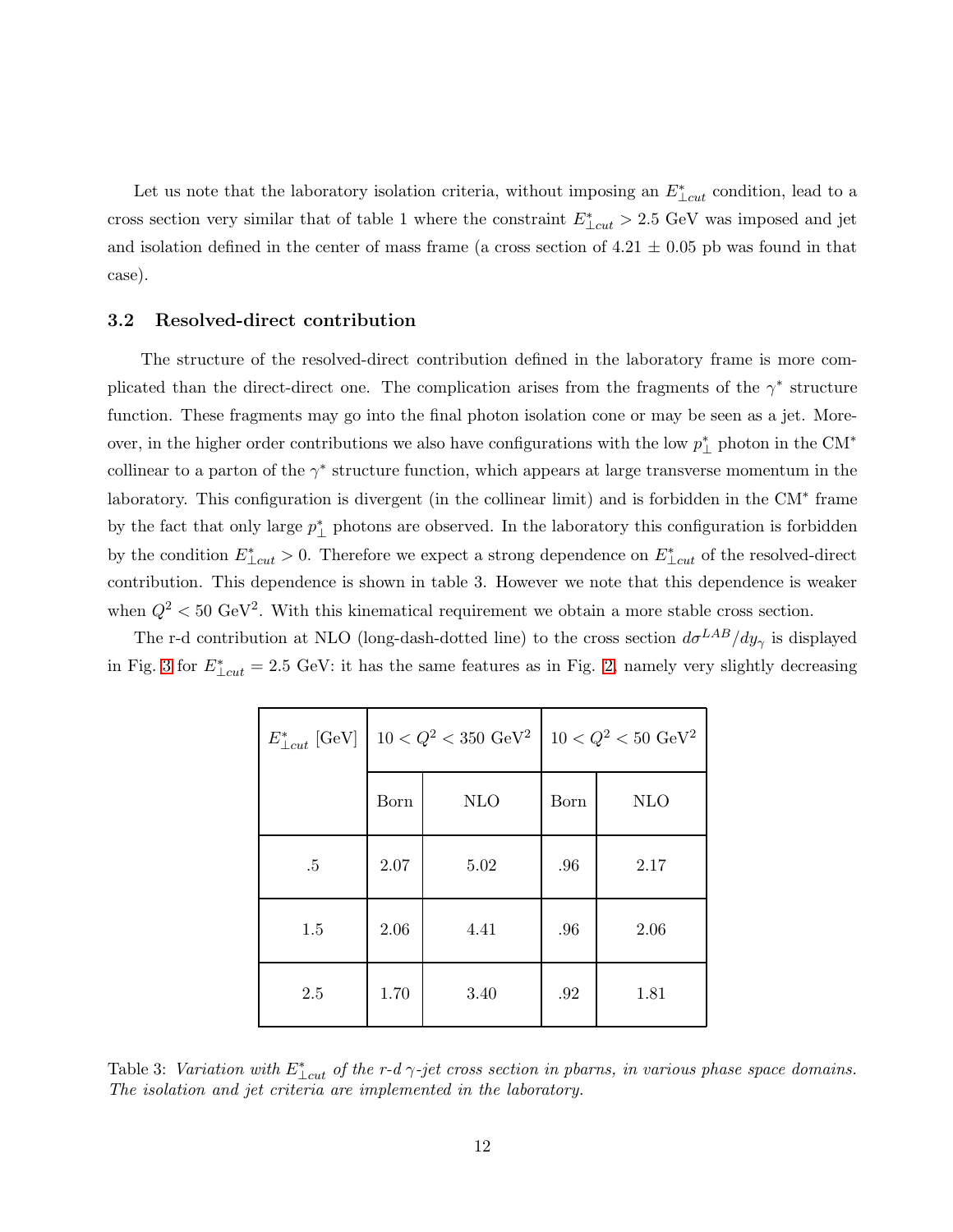with  $y_{\gamma}$  and one finds large HO corrections throughout the whole range (about a factor 2).

#### 3.3 Direct-fragmentation contribution

The  $y_{\gamma}$  distribution of the d-f component, with  $E^*_{\perp cut} = 2.5 \text{ GeV}$ , is shown in Fig. 3. It is essentially flat and rather small, the same features as in Fig. 2. The HO contribution is roughly independent of  $y_{\gamma}$  and doubles the Born term. The distribution is relatively stable under the  $E_{\perp cut}$  parameter: if taken to zero the d-f component is 13% larger in the backward bin decreasing to no variation in the most forward bin.

#### 3.4 Resolved-fragmentation contribution

We have in the r-f HO contribution a piece similar to that in the r-d HO one. A large- $p_{\perp}$  parton (in the LAB) can be emitted collinearly with an initial parton in the resolved virtual photon and then fragments into a photon. Again this corresponds to a collinear configuration in the CM<sup>∗</sup> frame that we cut by the requirement  $E^*_{\perp cut} > 0$ . Therefore this contribution has a strong dependence on this cut-off parameter. However, as seen in Fig. 3 it is the smallest of all four components and will give a negligible contribution to the full isolated  $\gamma$ -jet cross section.

# 4 Comparison to ZEUS data

After this lengthy discussion on each of the components which build the  $\gamma$ -jet cross section we are now ready to compare the NLO calculation to the most recent ZEUS data. It is worth stressing that only the sum of all four components have a physical meaning and can be compared to data as the relative weight of each component depends on the unphysical scales. It has been stressed above that measuring the transverse components in the laboratory frame rather than the CM<sup>∗</sup> frame does not garantee the perturbative stability of the calculation: indeed it appears from the above discussion that, if the direct components are rather stable under the  $E^*_{\perp cut}$  parameter, this is not the case for the resolved ones because the ZEUS phase space does not garantee that the CM<sup>∗</sup> momenta in the hard subprocesses remain large and also does not eliminate all the collinear singularities associated to the photon radiation from a quark at large laboratory transverse momentum. For these reasons we will bracket the theoretical predictions by two cross sections: one obtained with  $E^*_{\perp cut} = 2.5$  GeV, which garantees the perturbative stability but excludes some  $\gamma$ -jet configurations included in the data, the other with  $E^*_{\perp cut} = 0.5$  GeV which accounts for a larger phase space at the cost of letting the theoretical predictions err in the non-perturbative regime. The results of our approach are compared with data in Figs. 4-8. In all plots we include the contribution from the leptonic radiation of the photon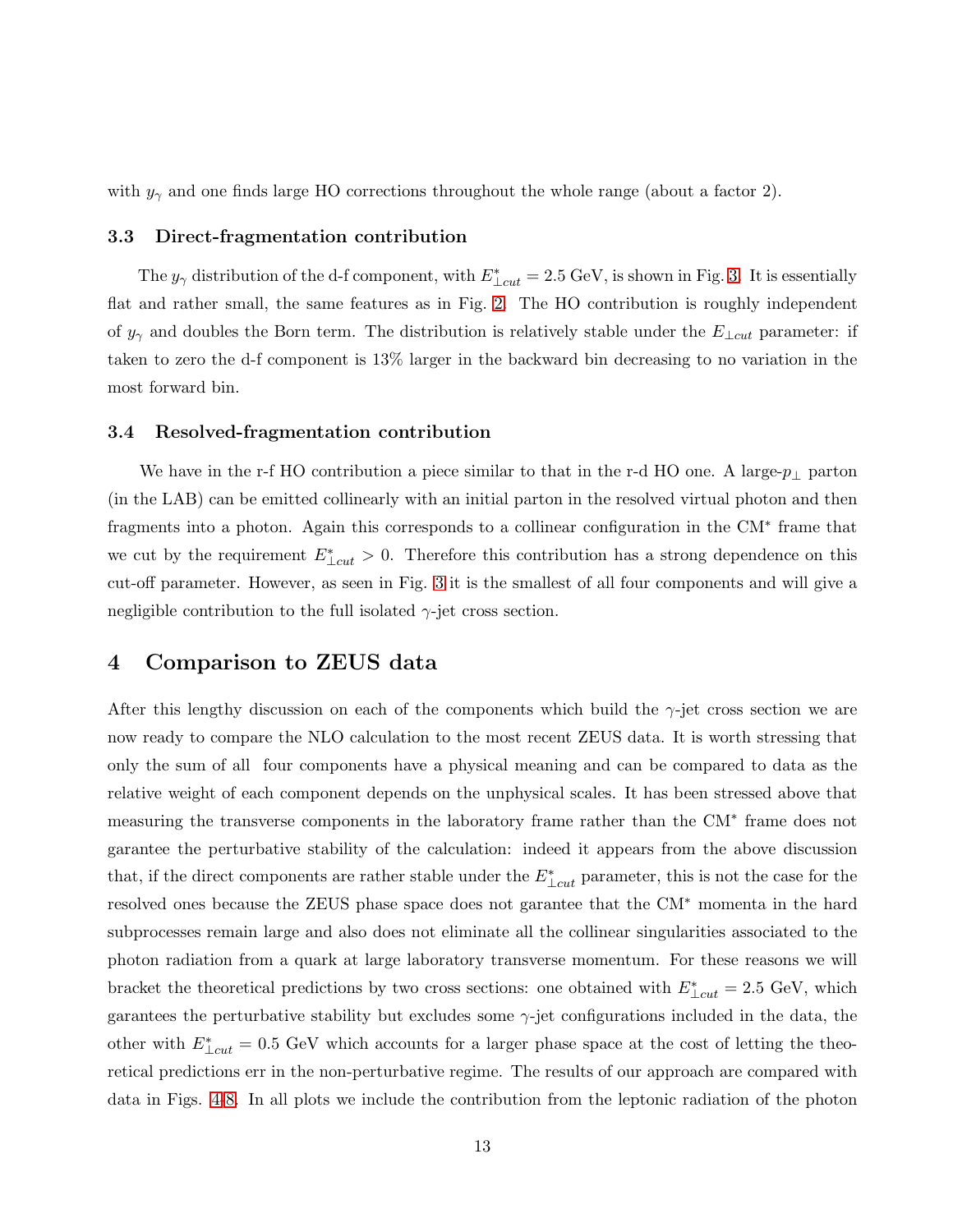

Figure 4: The photon rapidity distribution: comparison of the full NLO calculation to ZEUS data [3]. The leptonic contribution is as quoted in [3].



Figure 5: The photon transverse momentum distribution: comparison of the full NLO calculation to ZEUS data [3]. The leptonic contribution is as quoted in [3].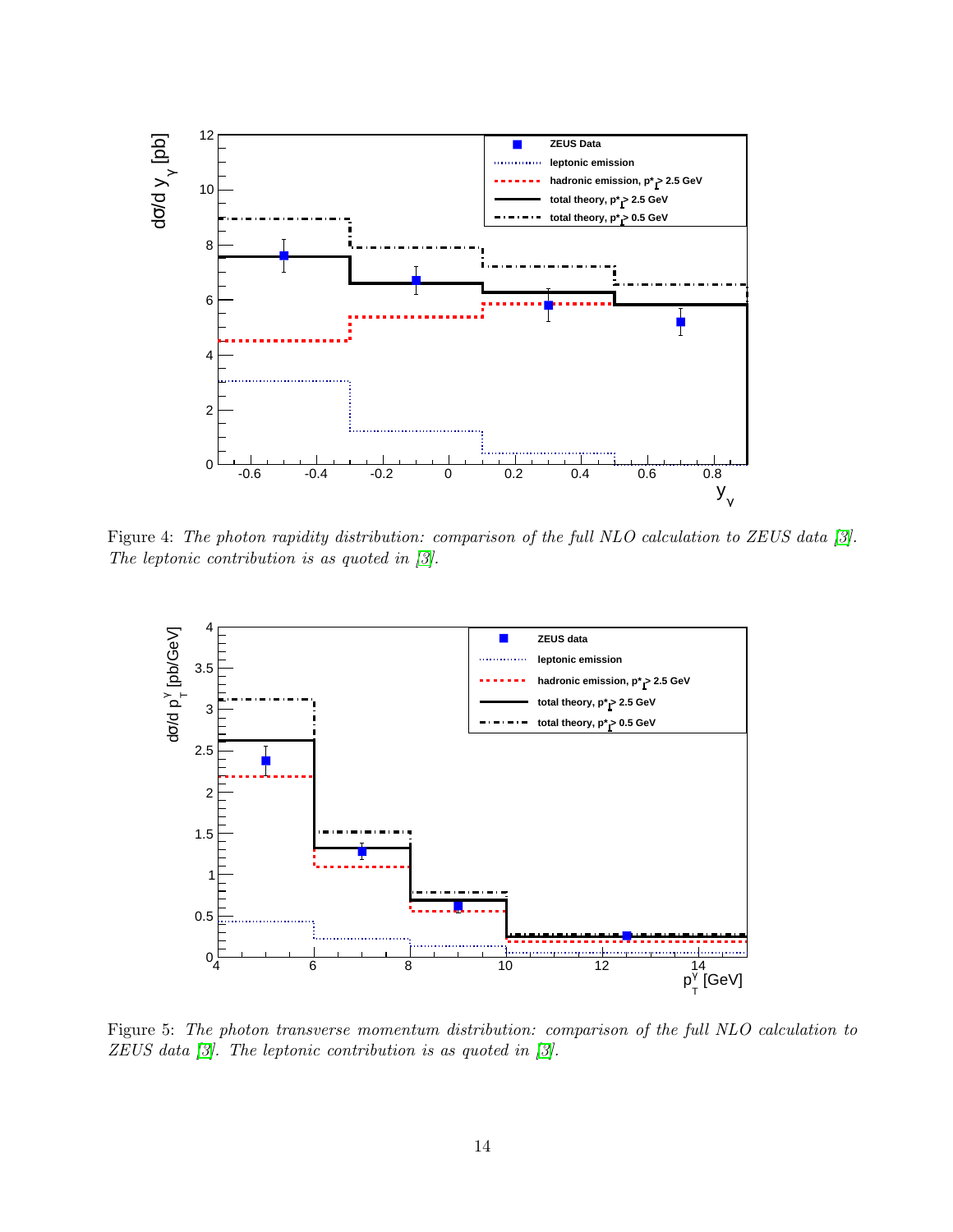

Figure 6: The  $Q^2$  distribution: comparison of the full NLO calculation to ZEUS data [3]. The leptonic contribution is as quoted in [3].

 $(e \rightarrow e + \gamma)$  based on the DJANGOH [23] generator, as estimated in [3]. We add it to the hadronic results obtained in this work, with a numerical accuracy of better than 2%, to obtain cross sections comparable to the data. The interference contribution between leptonic and hadronic emissions is negligible [3]. Furthermore no hadronization corrections are applied to our estimates.

In Fig. 4 we display the photon rapidity spectrum and we note the very good agreement with the data when the cutoff  $E^*_{\perp cut} = 2.5$  GeV is selected. Using the lower cut-off uniformely increases the predictions by about 12%. In contrast, the predictions of [4], as quoted in ref. [3], where the resolved component is treated at lowest order, systematically underestimate the photon rapidity spectrum by about 20%.

The same pattern is found in Fig. 5 displaying the photon transverse momentum spectrum: very good agreement with  $E^*_{\perp cut} = 2.5$  GeV, overestimate with  $E^*_{\perp cut} = 0.5$  GeV. The interesting feature however is that both cut-offs lead to similar results in the high  $p_{\perp}^{\gamma}$  tail where we expect the NLO resummed treatment of the resolved component to be most appropriate  $(p_1^*)$  $\perp^{\ast \gamma} \geq \sqrt{Q^2}$ . There, our predictions can be taken as solid predictions from NLO perturbative QCD as all relevant scales are large in the CM<sup>∗</sup> frame. Comparing to the estimates based on [4] and quoted in [3] we are above : in fact they systematically underestimate the data while still being compatible with them at large  $p_{\perp}^{\gamma}$ .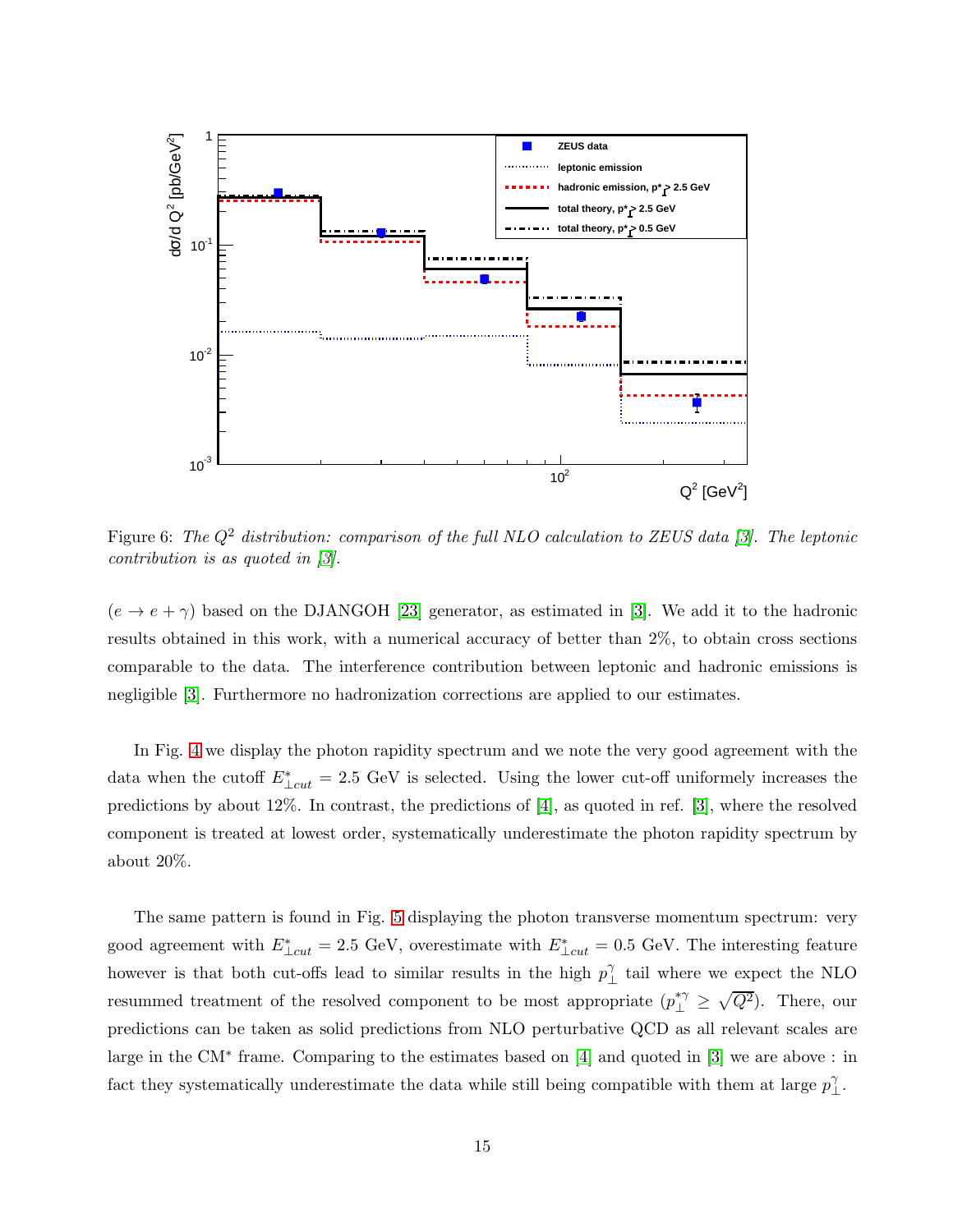

Figure 7: The  $p_{\perp}^{jet}$  distribution: comparison of the full NLO calculation to ZEUS data [3]. The leptonic contribution is as quoted in  $\beta$ .



Figure 8: The  $p_{\perp}^{jet}$  distribution: comparison of the partial NLO calculation, with the unresummed resolved component, to ZEUS data. The data and the leptonic contribution are as quoted in [3].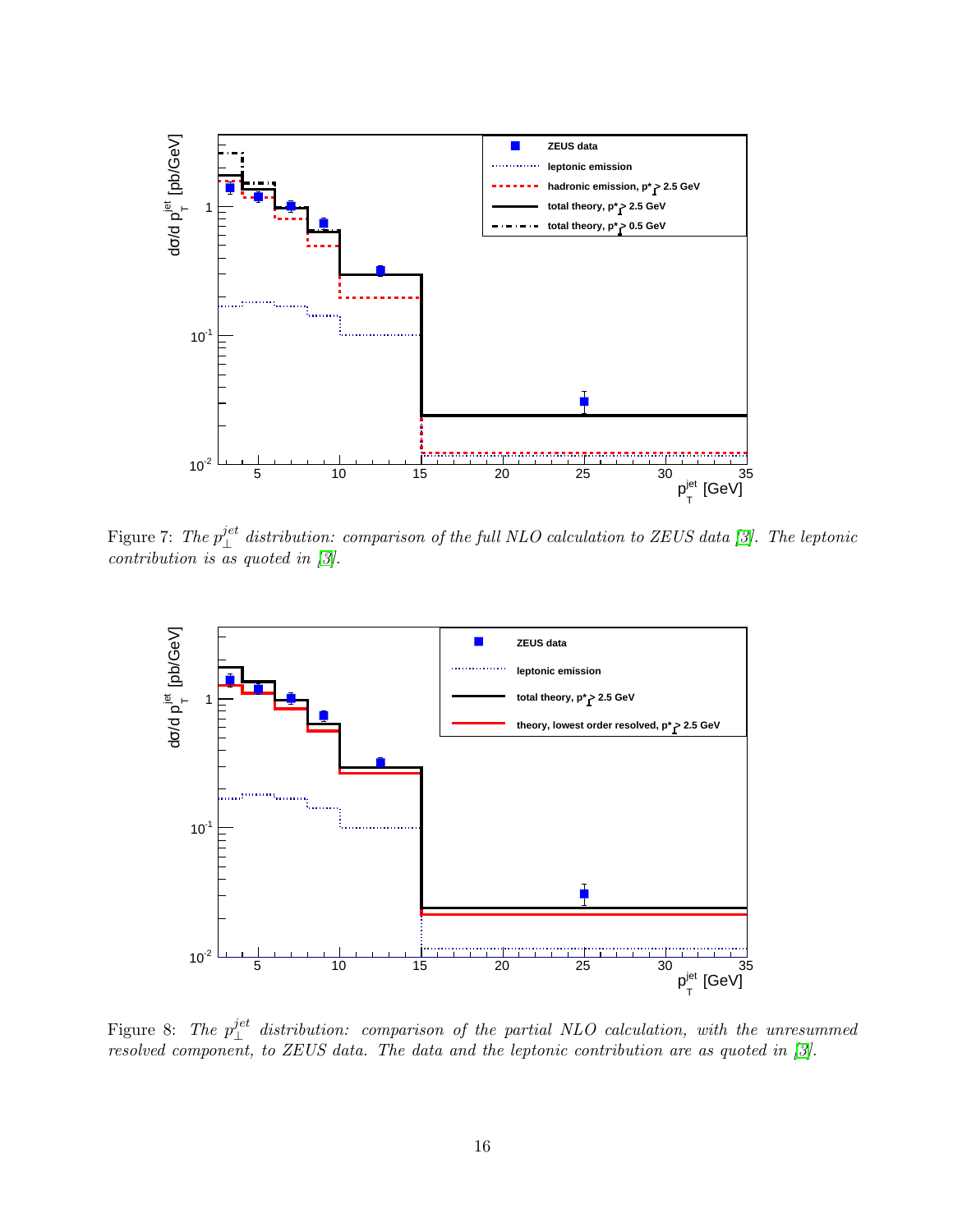Turning to the  $Q^2$  distribution in Fig. 6, our results confirm the discussion above: excellent agreement and stability under a change of the cut-off at small  $Q^2$ , overestimate of the data at the larger values. Finally we conclude this phenomenological discussion with the  $p_{\perp}^{jet}$  spectrum, in Fig. 7, where we notice a small excess in the predictions for the smallest two bins,  $p_{\perp}^{jet} < 6 \text{ GeV}$ , with a large instability under change of cut-off in the first bin. In relation with this observation one notes a large higher correction (up to a factor 2 compared to the Born term) to the resolved component. The origin of this is the fact that the collinear fragments of the virtual photon, which would be rejected by a cut-off in the CM<sup>\*</sup> frame can be seen as jets in the laboratory. In contrast, for  $p_{\perp}^{jet} > 6 \text{ GeV}$ we observe good agreement with data as well as a very good stability under change of the cut-off which indicates that NLO perturbation theory is valid. To further explore the small  $p_{\perp}^{jet}$  regime we calculate the cross section without resummation on the resolved component (see Fig. 8) : agreement with data is achieved for the first two bins while above 6 GeV the cross section is systematically underestimated. A last remark concerning the comparison between theory and experiment at small  $p_{\perp}$  is of a more practical nature : the theoretical jets constructed at the partonic level are compared with the experimental ones at the hadronic level and hadronization corrections not taken into account at NLO QCD must be important.

## 5 Conclusions

We have discussed at length the full NLO QCD predictions for  $\gamma$ -jet final states in deep-inelastic scattering at HERA and compared with ZEUS data where transverse momenta are defined in the laboratory frame. The motivation for studying these final states is to avoid the photon-quark final state collinear singularity present in the Born term  $\gamma^* q \to \gamma q$  when the photon, produced longitudinally in the CM<sup>∗</sup> frame, is detected at large transverse momentum in the laboratory frame due to the transverse boost of the virtual photon. We have seen that the full NLO QCD calculation, taking into account the HO corrections to the resummed resolved component, again hits this collinear singularity problem which occurs in the large  $Q^2$ , low  $p_\perp^{\gamma}$  or  $p_\perp^{jet}$  regions. So, in deep inelastic scattering, doing large  $p_{\perp}$  phenomenology with momenta defined in the laboratory is not enough to cure this collinear problem since it re-enters through the back door when considering higher order diagrams as are needed for precision calculations. Of course, working with CM<sup>∗</sup> coordinates, or with a cut-off in the CM<sup>∗</sup> frame, one would not have encountered this difficulty. Nevertheless, in some well identified kinematical regions in the laboratory (low  $Q^2$  or large  $p_{\perp}$ ) comparaison between experiment and the full NLO theory is astonishingly good unlike the case when considering partial NLO calculation where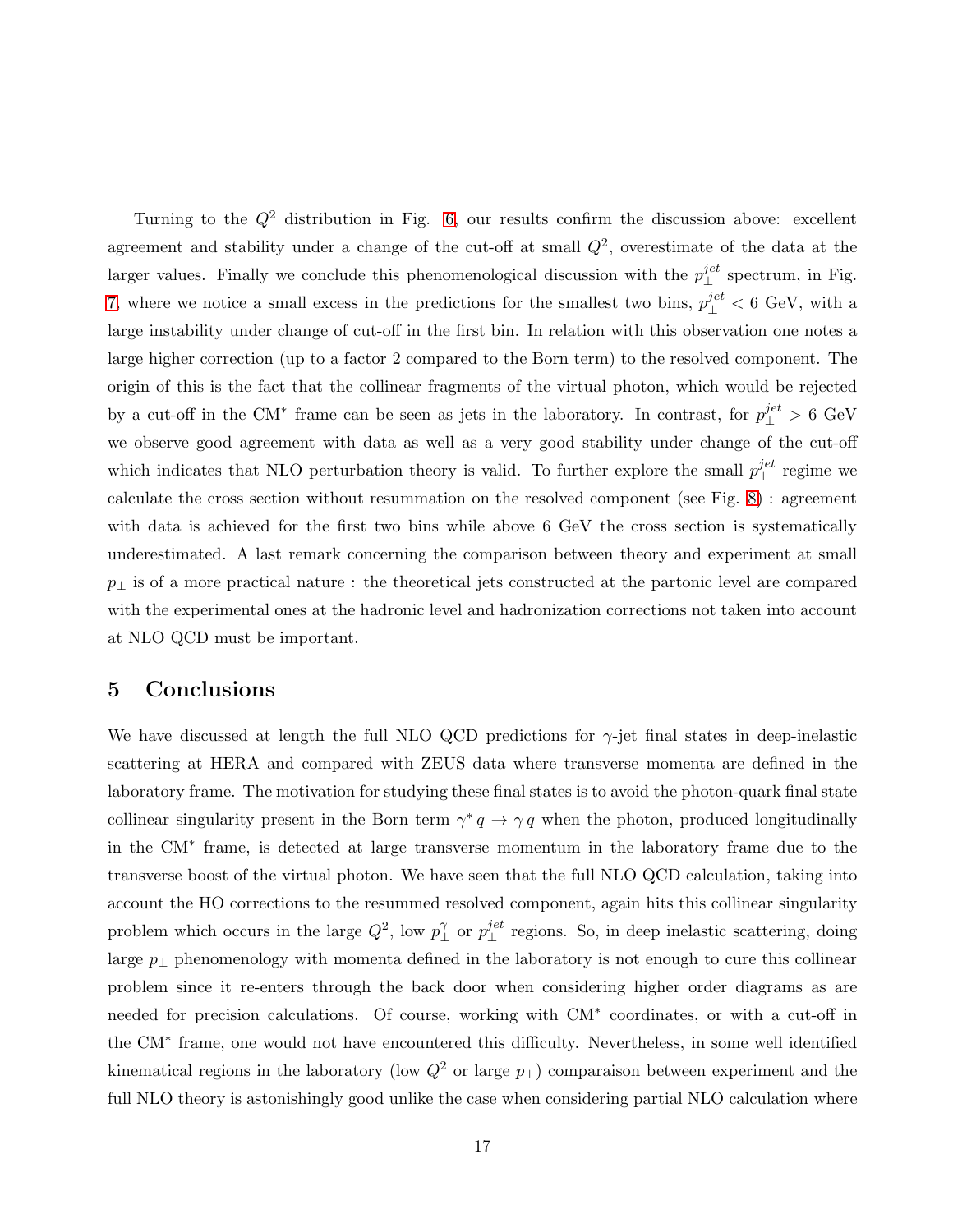the resolved component is treated at lowest order. Of course further data involving a cut in the CM<sup>∗</sup> frame should permit a sounder comparison between theory and experiment. To be complete a study of the scale dependence of the theoretical estimates should have been done. However in view of the problems discussed above this is not justified at this stage. It is enough to remember that the choice of scales used in this work  $(M^2 = Q^2 + p_T^{*2})$  gave very good agreement with data for related processes, namely  $\pi^0$  production in DIS [14] and photoproduction  $(Q^2 = 0)$  of isolated photons [24] (see [25] for the theoretical discussion). In this respect, we are not as pessimistic as the authors of [26] who observe, based on comparison of older data with previous theoretical calculations, that isolated photon production both in DIS and photoproduction is underestimated in the NLO QCD approach.

## 6 Acknowledgement

We would like to thank Peter Bussey for carefully reading the manuscript and for his useful remark on the  $p_T^{jet}$  $T^{et}$  spectrum.

# <span id="page-18-0"></span>References

- [1] H1 collab., F. D. Aaron et al., EPJ C54 (2008) 371.
- [2] ZEUS collab., S. Chekanov et al., Phys. Lett. B687 (2010) 16.
- [3] ZEUS collab., H. Abramowicz et al., Phys. Lett. 715 (2012) 88.
- [4] A. Gehrmann-De Ridder, G. Kramer, H. Spiesberger, Nucl. Phys. B578 (2000) 326.
- [5] A. Gehrmann-De Ridder, T. Gehrmann, E. Poulsen, EPJ C47 (2006) 395.
- [6] P. Aurenche, Rahul Basu, M. Fontannaz, EPJC 71 (2011) 1616.
- <span id="page-18-1"></span>[7] M. Fontannaz, EPJ C38 (2004) 297.
- <span id="page-18-2"></span>[8] H1 collab., A. Aktas et al., EPJ C36 (2004) 441.
- <span id="page-18-3"></span>[9] H1 collab., F.D. Aaron et al., EPJ C65 (2010) 363.
- [10] ZEUS collab., S. Chekanov et al., Nucl. Phys. B786 (2007) 152.
- [11] S. Catani, M. Fontannaz, J. Ph. Guillet, E. Pilon, JHEP 1309 (2013) 007.
- [12] S.D. Ellis and D.E. Soper, Phys. Rev. D48 (1993) 3160.